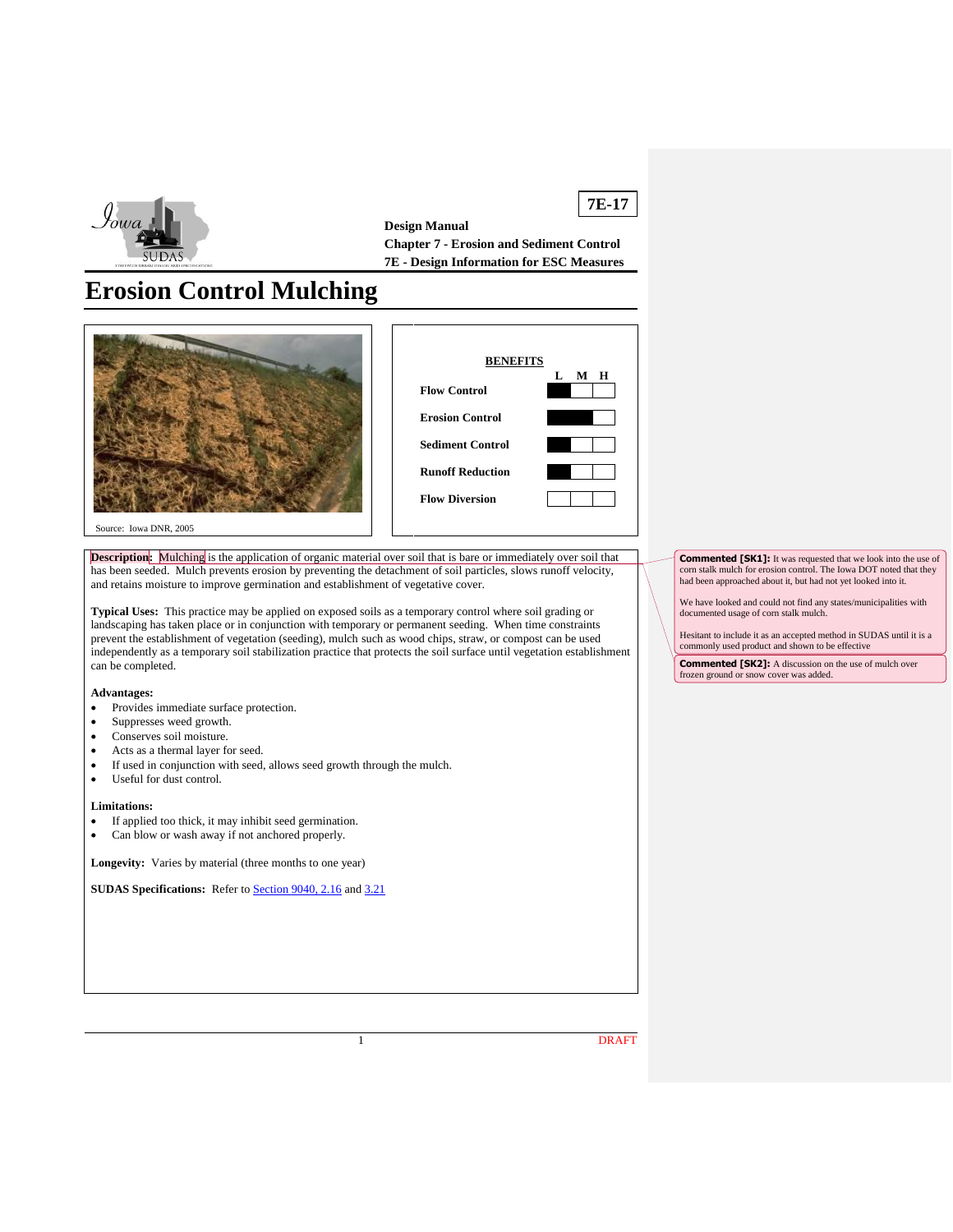# **A. Description/Uses**

Used alone or applied over seed, mulch provides immediate erosion protection. Mulching without seeding may be considered for very short-term protection. Mulch protects the disturbed soil surface by absorbing the impact of raindrops, thereby preventing detachment of the soil particles. It also retains and absorbs water, slowing runoff. These properties allow for greater infiltration of water into soil; help to retain seeds, fertilizer and lime in place; and improve soil moisture and temperature conditions for seed germination. Mulch is essential in establishing good stands of grasses and legumes. In order to prevent movement by wind or water, it is important that the mulch be anchored to the soil.

## **B. Design Considerations**

The plans and specifications should address the type of mulch used, application rate, timing of the application, method of anchoring, and schedule for installation, inspection, and maintenance.

**1. Site Preparation:** The soil surface shall be prepared prior to the application of mulch in order to achieve the desired purpose and to ensure optimum contact between soil and mulch.

#### **2. Material Considerations:**

#### **a. General:**

- 1) Mulching should not be performed during periods of excessively high winds that would preclude the proper placement of mulch.
- 2) Concentrated flows should be diverted around areas where mulch is applied.
- 3) If ground is seeded, mulching should be completed during or immediately after seeding.
- 4) Depending on the seeding period, a heavier application of mulch may be needed to prevent seedlings from being damaged by frost.
- 5) In areas where lawn-type turf will be established, the use of tackifiers is the preferred anchoring method. Crimping tends to leave an uneven surface and netting can become displaced and entangled in mowing equipment.
- 6) The use of mulch behind curb and gutter may not be desirable unless anchored by netting, because air turbulence from nearby traffic can displace mulch. Consider the use of erosion mat or sod as an alternative.
- 7) The product longevity should match the length of time the soil will remain bare or until vegetation occurs.

## **b. Straw:**

- 1) Straw mulch should be applied in conjunction with temporary or permanent seeding, except when applied for short-term (less than three months) stabilization prior to the allowable seeding date.
- 2) To prevent straw from being windblown, it is anchored to the soil surface using tackifiers, nets, or a mulch-crimping machine. Mechanical anchoring or crimping is recommended only for slopes flatter than 2:1. Mulch on slopes steeper than 2:1 should be anchored to the soil with netting, or other alternatives, such as a rolled erosion control product considered.
- 3) Only use straw free from all noxious weeds, seed bearing stalks, or roots
- 4) Expected longevity is less than three months.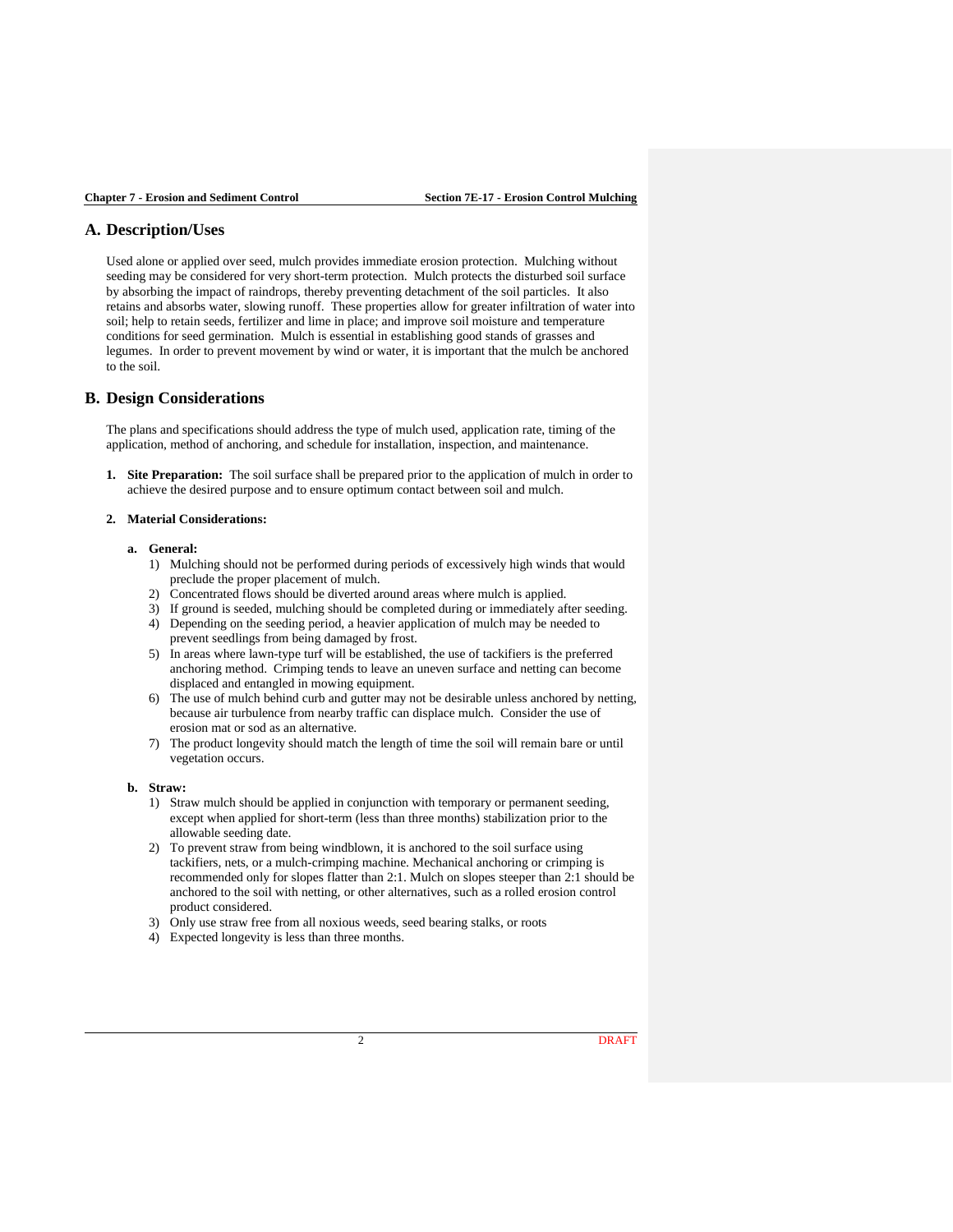## **c. Wood Chips/Grindings:**

- 1) Do not use wood chips/grindings over newly seeded areas.
- 2) Chips may be produced from vegetation removed from site.
- 3) Chips are effective on slopes up to 3:1.
- 4) Wood chips decompose over an extended period of time. This process may take nitrogen from the soil. To prevent nitrogen deficiency in the soil, the wood mulch should be treated with a nitrogen rich fertilizer.
- 5) Do not use in areas where fine turf will be established.
- 6) Expected longevity is less than 12 months.
- **d. Hydromulch:** Hydromulching is normally conducted in conjunction with hydroseeding, but can also be applied as a stand-alone practice. Several different types of hydromulch are available, and each has different material properties and typical uses:

#### **1) Wood Cellulose Fiber Hydromulch:**

- a) Produced from wood pulp and recycled paper
- b) Most commonly used hydromulch
- c) Use is limited to slopes 6:1 or flatter.
- d) Typically require 24 hours to dry before rainfall occurs in order to be effective against erosion.
- e) Expected longevity is 3 to 12 months.
- **2) Bonded Fiber Matrix (BFM) Hydromulch:**
	- a) Produced from strands of elongated wood fibers and a binding agent
	- b) May be used on slopes up to and including 2:1.
	- c) Typically requires 24 hours to dry before rainfall occurs in order to be effective against erosion.
	- d) Expected longevity is 3 to 12 months.
	- e) Provides significantly superior erosion protection than straw mulch or wood cellulose hydromulch.
- **3) Mechanically Bonded Fiber Matrix (MBFM) Hydromulch:**
	- a) Produced from strands of elongated wood fibers and crimped synthetic fibers to create an interlocking mechanism between the fibers. Material is combined with additional binding agents.
	- b) May be used on slopes up to and including 2:1.
	- c) Provides immediate protections against erosion. No cure time is required to develop surface protection.
	- d) Expected longevity is 12 months or greater.
	- e) Provides significantly superior erosion protection than straw mulch or wood cellulose hydromulch.

## **e. Compost:**

- 1) Compost may be used as mulch, either with or without seeding for erosion protection. See Section 7E-2 - [Compost Blanket.](https://intrans.iastate.edu/app/uploads/sites/15/2020/03/7E-2.pdf)
- 2) Expected longevity is less than 12 months.

# **C. Application**

**1. Mulching without Seeding:** Wood mulch and compost applied without seed, should be applied to a uniform depth of 1 to 3 inches depending on slope. Straw mulch should be applied at a rate of 2 tons per acre to achieve the specified coverage rate. Wood cellulose fiber hydromulch should be applied at a rate of 2,600 pounds per acre. BFM and MBFM hydromulch should be applied at a rate of 3,600 pounds per acre.